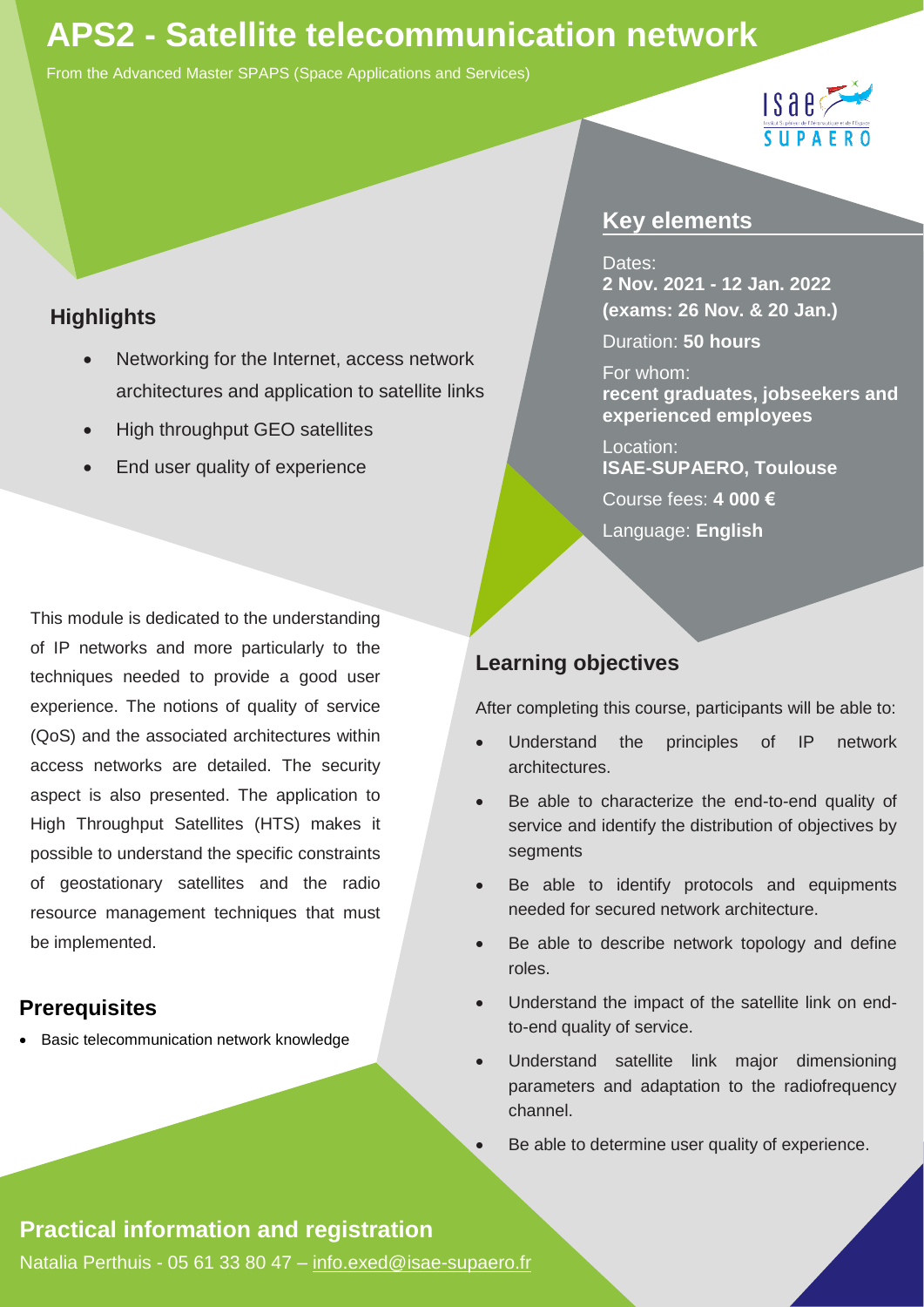

From the Advanced Master SPAPS (Space Applications and Services)



#### **Course content**

#### **APS401 - Telecommunications and networks (18 h):**

The module introduces the principles of layered networks and the notions of protocols and services. These definitions are then applied to the analysis of IP networks. An emphasis is placed on the Quality of Service (QoS) mechanisms and the basic security principles (data encryption). A first lab introduces the interactions between access techniques in satellite networks and upper protocol layers.

#### **APS402 - Broadband satellite communication systems (32 h):**

Systems considered in this module rely on the use of high capacity geostationary satellites (HTS). The investigation of the architecture and the radio resource procedures allow the student to master the most relevant techniques to provide the best quality of experience for the end users. A specific emphasis is placed on the use of very high frequencies, typically above 20 GHz (Ka, Q and V bands).